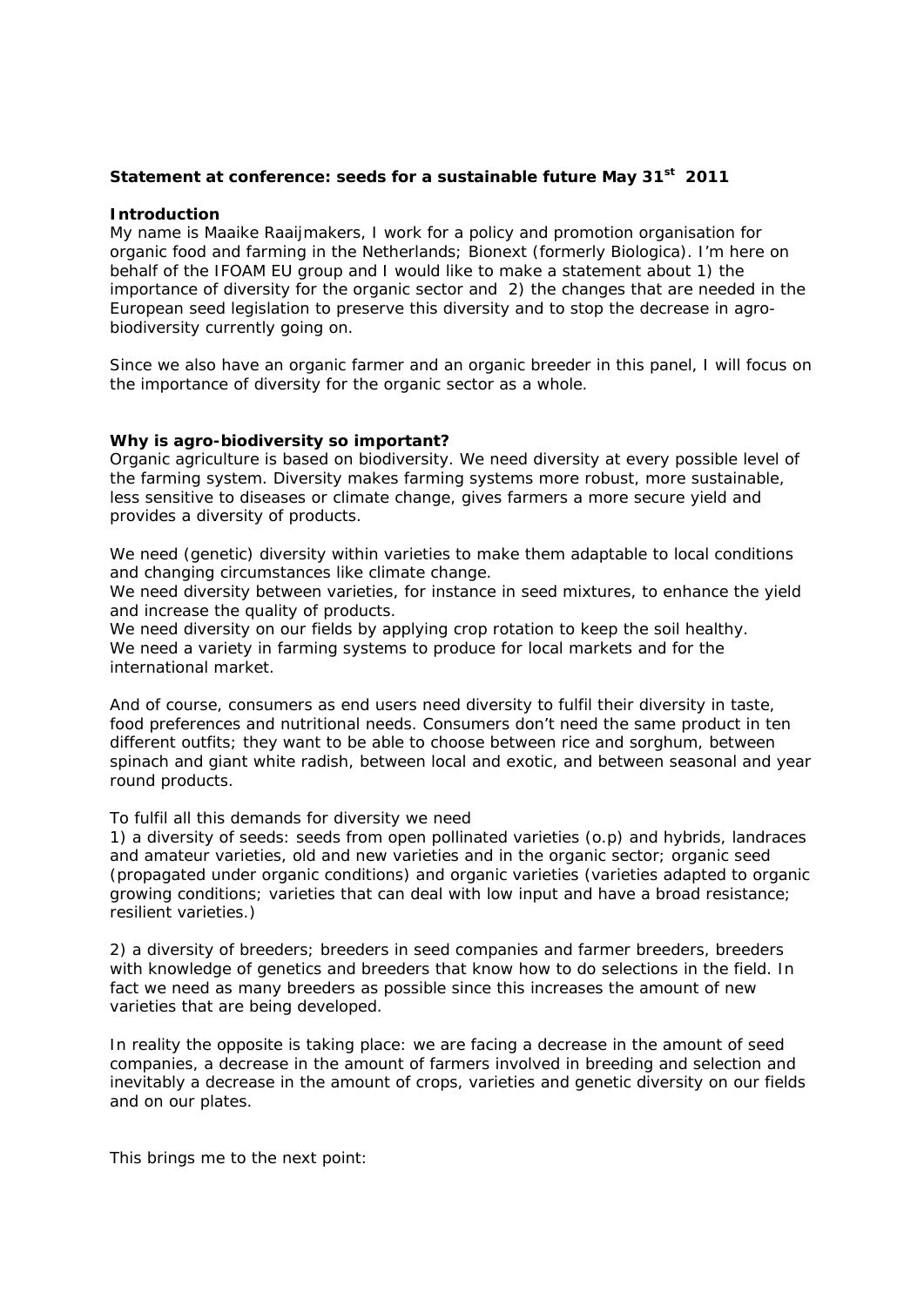# **What changes are needed in the current European seed legislation system?**

To explain what changes are needed in the current legislation I first have to say something about what is wrong with it

The current seed legislation gives preference to;

- Uniformity to diversity
- Hybrids to open pollinated varieties

- Protected varieties (by IPR) to non-protected varieties; varieties or selections in the public domain.

- Big companies to small companies and farmer breeders;

It is more attractive for a breeding company to sell a few varieties with a large market share that can be grown worldwide, than it is to sell many varieties with a small specialized and local market.

Indirectly the current seed legislation supports a certain type of agriculture; large scale high input agriculture producing for international markets.

### **What changes are needed?**

1) We need **more flexibility in the system** to protect the different kind of varieties and the different kind of breeders and therewith biodiversity.

Now, all varieties submitted to be registered in the common catalogue (=necessary for market access) need to be tested for DUS (distinctiveness, uniformity and stability) and some crops also for VCU (value for cultivation and use) over a minimum two-year period. This puts a huge administrative and financial burden on breeders.

a) It should be possible (and easy) to bring varieties on the market that do not comply with the DUS and/or VCU criteria. The DUS criteria match with varieties bred for use under standardised (uniform) conditions, but they prevent the marketing of S&PM of many varieties that are of potential additional benefit for organic and low input farming: open pollinating varieties, local adapted varieties; varieties with intra-varietal diversity. The VCU criteria now focus on high yield. They should be open for other traits like adaptation to low input, a broad resistance to diseases etc.

c) The rules for conservation varieties offer some possibilities to market less uniform varieties but the restrictions in the amounts and distribution area, together with the costs and bureaucracy are far too limiting. Moreover, for cereals and potatoes, **new** farmer's varieties and new breeders' varieties with high intra-varietal diversity cannot be registered under these rules.

d) To a large extend the seed companies decide now what is on the market. Once they remove a variety form the market (=common catalogue), farmers have no possibility to grow this variety, unless it is an unprotected, open pollinated vegetable variety. In that case, they can become a "maintainer" of this variety.

2) The right to use farm saved seed is more and more restricted. Rules for this differ between member states. This should be harmonized and the use of farm saved seed should (under certain conditions if it concerns protected varieties) be allowed for all crops.

3) A lot of attention is paid to securing the production of healthy seeds. Of course farmers need healthy seeds with a high germination rate. Of course governments have an obligation to prevent risks for human health or the environment. But why should this